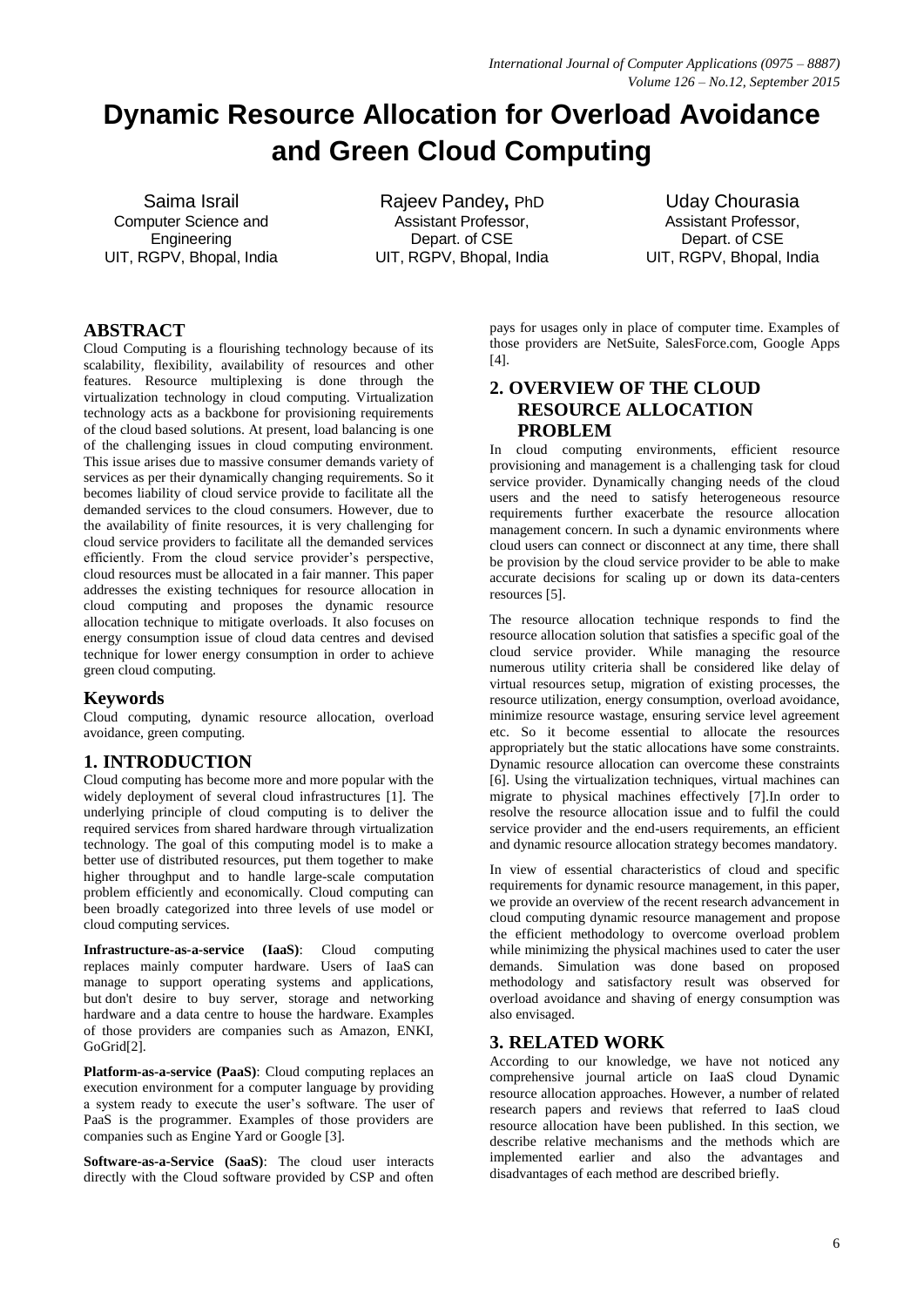**Ying Song** *et al.* [8] has proposed A two-tiered on-demand resource allocation mechanism, including the local and global resource allocation, based on a two-level control model. A well designed on demand resource allocation algorithm may minimize the waste of resources as well as guarantee the quality of the hosted applications. The local on-demand resource allocation on each server optimizes the resource allocation to VMs within a server taking the allocation threshold into account, while the global on-demand resource allocation optimizes the resource allocation among applications at the macro level by adjusting the allocation threshold of each local resource allocation.

**Christopher Clark** *et al.* [9] Live OS migration is an extremely powerful tool for cluster administrators, allowing separation of hardware and software considerations, and consolidating clustered hardware into a single coherent management domain. If a physical machine needs to be removed from service an administrator may migrate OS instances including the applications that they are running to alternative machine(s), freeing the original machine for maintenance. Similarly, OS instances may be rearranged across machines in a cluster to relieve load on congested hosts. In the situations, the combination of virtualization and migration significantly improves manageability. Live migration refers to the process of making running virtual machines or applications between different physical machines without disconnecting the client or application. Memory, storage and network connectivity of the virtual machines are transferred from the original host machine to the destination.

**Marvin McNett** *et al.* [10] in his paper reveal that Usher provides a simple abstraction of a logical cluster of virtual machines, or virtual cluster. Usher users can create any number of virtual clusters of arbitrary size, while Usher multiplexes individual virtual machines on available physical machine hardware. Two modules are there, first modules enable Usher to interact with broader site infrastructure, such as authentication, storage, and host address and naming services. Second, pluggable modules enable system administrators to express site-specific policies for the placement, scheduling, and use of VMs. As a result, Usher allows administrators to decide how to configure their virtual machine environments and determine the appropriate management policies.

**Xiaoyun Zhu** *et al.* [11] Auto Control a resource control system that automatically adapts to dynamic changes in a shared virtualized infrastructure to achieve application SLOs. Auto Control is a combination of an online model estimator and a novel multi-input, multi-output resource controller. The model estimator captures the complex relationship between application performance and resource allocation, while the MIMO controller allocates the right amount of resources to achieve application SLOs. Virtualization is causing a disruptive change in enterprise data centres and giving rise to a new paradigm: shared virtualized infrastructure. In this new paradigm, multiple enterprise applications share dynamically allocated resources. These applications are also consolidated to reduce infrastructure and operating costs while simultaneously increasing resource utilization. As a result, data centre administrators are faced with growing challenges to meet service level objectives in the presence of dynamic resource sharing and unpredictable interactions across many applications.

**Gong Chen** *et al.* [12] Load skewing algorithms that allow significant amount of energy saving without sacrificing user experiences, i.e. maintaining very small number of SIDs.

#### *International Journal of Computer Applications (0975 – 8887) Volume 126 – No.12, September 2015*

Understanding how power is consumed by connection servers provides insights on energy saving strategies. Connection servers are CPU, network, and memory intensive servers. There is almost no disk IO in normal operation, except occasional log writing. Since memory is typically preallocated to prevent run-time performance hit, the main contributor to the power consumption variations of a server is the CPU utilization .if pack connections and login requests to a portion of servers, and keep the rest of servers hibernating, here it can achieve significant power savings. However the consolidation of login requests results in high utilization of those servers, which may downgrade performance and user experiences. Hence, it is important to understand the user experience model before address the power saving schemes for large-scale Internet service.

**T. R. Gopalkrishnan Nair** *et al.* [13] presented a model, named as Ruled Based Resource Allocation (RBRAM) which deals with the efficient resource utilization in M-P-S (Memory-Processor-Storage) Matrix Model. Authors say that resource allocation rate should be greater than resource request rate. Major components of the system are: cloud priority manager, cloud resource allocation, virtualization system manager and end result collection. To analyse the performance of the cloud system authors considered the Cloud Efficiency Factor. However, authors also identified other parameters of Cloud System for future work.

**Justin Y. Shi** *et al.* [14] explored a simple quantitative Timing Model method for cloud resource planning. For the same they considered the estimated resource usage times in steady state. Authors had calculated Speed up for Parallel Resource Planning based on Parallel Matrix Multiplication. To investigate multiple important dimensions of a program's scalability, authors proposed quantitative application dependent instrumentation method instead of qualitative performance models. Authors had mainly focused on application inter dependencies for cost effective processing.

**Chu-Fu Wang** *et al.* [15] in "A Prediction Based Energy Conserving Resources Allocation Scheme for Cloud Computing", has develop an Energy Conserving Resource Allocation Scheme with Prediction (ECRASP) for cloud computing systems. The prediction mechanism can predict the trend of arriving jobs (dense or sparse) in the near future and their related features, so as with help the system to make adequate decisions. Simulation results show that our proposed ECRASP method performs well compared to conventional resource allocation algorithms in the energy conserving comparisons.

**Stefan Spitz** *et al.* [16] authored paper in which he present approaches which improve current trust models according to the problems mentioned. Thereby, the degree of automation in the trust evaluation process increased. Finally, in combination with an adjusted trust level workflow, the presented approach allows an optimal resource allocation for grid or cloud computing service providers in combination with a trust model, a service provider can evaluate a resources' performance based on a set of trust and QoS requirements. As a result, trust relations can be established between a service provider and the associated resources. This allows the service provider to assign resources which are not only capable of processing a given task but also will most likely perform well.

### **4. SYSTEM OVERVIEW**

The data flow diagram of the proposed system is presented in Figure 1. Each physical machine (PM) runs the Xen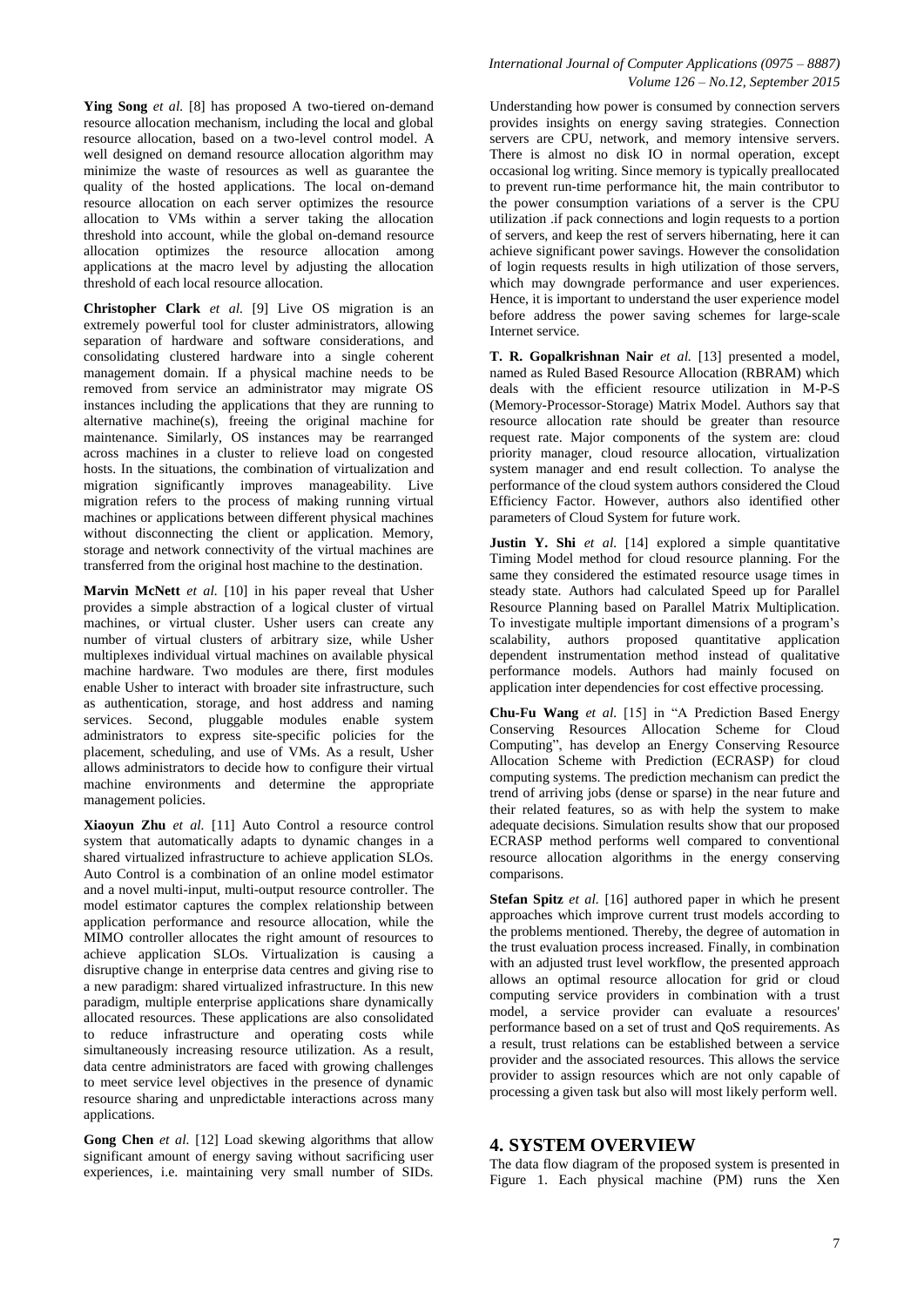hypervisor (VMM) [7]. It is assumed that all PMs Share backend storage. The multiplexing of VMs to PMs is managed using the Usher framework [8]. Each node runs an Usher which collects the usage statistics of resources for each VM on that node. The statistics collected at each PM are forwarded to the Usher central controller (Usher CTRL) where our VM scheduler runs.

### **Modules description**

**VM Scheduler**: VM Scheduler run and invoked periodically receives the resource demand history of VMs (virtual machines), the capacity and the load history of PMs (physical machines), and the current layout of VMs on PMs. Then it can forward the request to predictor.

**Predictor**: The predictor predicts the future resource demands of VMs and the future load of PMs based on past statistics. The load of a PM is computed by aggregating the resource usage of its VMs. Xen can change the CPU allocation among the VMs by adjusting their weights in its CPU scheduler.

**Hot spot Solver**: The hot spot solver in VM Scheduler detects if the resource utilization of any PM is above the hot threshold (i.e., a hot spot). If so, some VMs running on them will be migrated away to reduce their load. Then it can give the request to cold spot solver.



**Fig 1 Dynamic Resource allocator modules**

**Cold spot Solver**: The cold spot solver checks if the average utilization of actively used PMs (APMs) is below the green computing threshold. If so, some of those PMs could potentially be turned off to save energy. It identifies the set of PMs whose utilization is below the cold threshold (i.e., cold spots) and then attempts to migrate away all their VMs then it forward request to migration list

**Migration List**: When migration list can receive the request from cold spot solver and it can compiles list of VMs and migration list can passes it response to the Usher CTRL (user controller) for execution

### **4.1 Resource usage balancing**

The concept of skewness has been used to quantify the unevenness in the utilization of multiple resources on a server. Let *n* be the number of resources we consider and  $r_i$  be the utilization of the  $i^{th}$  resource. The resource skewness of a server *p* is defined as

$$
Skewness(Sp) = \sqrt{\sum_{i=1}^{n} \left(\frac{r_i}{\bar{r}} - 1\right)^2}
$$

Where,  $\bar{r}$  is the average utilization of all resources for server p. In practice, not all types of resources are performance critical and hence we only need to consider bottleneck resources in the above calculation. By minimizing the skewness factor, different types of workloads can be pooled nicely and improve the overall utilization of server resources.

### **4.2 Hot and Cold Spots**

The algorithm executes periodically to evaluate the resource allocation status based on the predicted future resource demands of VMs. The server can be defined as a hot spot if the utilization of any of its resources is above a hot threshold. This indicates that the server is overloaded and hence some VMs running on it should be migrated away. The temperature of a hot spot  $T_p$  as the square sum of its resource utilization beyond the hot threshold:

 $temperature(Tp) = \sum_{r \in R} (r - r_t)^2$  if,  $r > r_t$ , else  $T_p = 0$ 

Where R is the set of overloaded resources in server  $p$  and  $r_t$  is the hot threshold for resource *r*.

The temperature of a hot spot reflects its degree of overload. If a server is not a hot spot, its temperature is zero. Server is defined as a cold spot if the utilizations of all its resources are below a cold threshold. This indicates that the server is mostly idle and a potential candidate to turn off to save energy. However, server shall be turned off only when the average resource utilization of all actively used servers (i.e., APMs) in the system is below a green computing threshold. A server is actively used if it has at least one VM running. Otherwise, it is inactive. Finally, the warm threshold can be defined as the a level of resource utilization that is sufficiently high to justify having the server running but not high enough as to risk becoming a hot spot in the face of temporary fluctuation of application resource demands.

### **4.3 Hot Spot Mitigation**

The list of hot spots in the system is sorted out and arranged in descending temperature (i.e., the hottest one first). The goal is to eliminate all hot spots if possible. Otherwise, keep their temperature as low as possible. For each server p, it is to be decided first that which of its VMs should be migrated away. The list of VMs is sorted based on the resulting temperature of the server if that VM is migrated away. Those VM will be selected to migrate away the VM that can reduce the server's temperature the most. In case of ties, that VM will be selected whose removal can reduce the skewness of the server the most. For each VM in the migration list, suitable host server for destination VM has to be selected to accommodate it. The server must not become a hot spot after accepting this VM. Among all such servers, selecting the one whose skewness can be reduced the most by accepting this VM. Note that this reduction can be negative which means the selection of the server whose skewness increases the least. If a destination server is found, the migration of the VM recorded to that server and updates the predicted load of related servers. Otherwise, iteration will be done the next VM in the list and try to find a destination server for it. As long as the destination server can be found for any of its VMs, this run of the algorithm is considered as a success and then move onto the next hot spot. Note that each run of the algorithm migrates away at most one VM from the overloaded server. This does not necessarily eliminate the hot spot, but at least reduces its temperature. If it remains a hot spot in the next decision run, the algorithm will repeat this process. It is possible to design the algorithm so that it can migrate away multiple VMs during each run. But this can add more load on the related servers during a period when they are already overloaded. It has been optimistically decided to use this more conservative approach and leave the system some time to react before initiating additional migrations.

### **4.4 Green Computing**

When the resource utilization of active servers is too low, some of them can be turned off to save energy. This is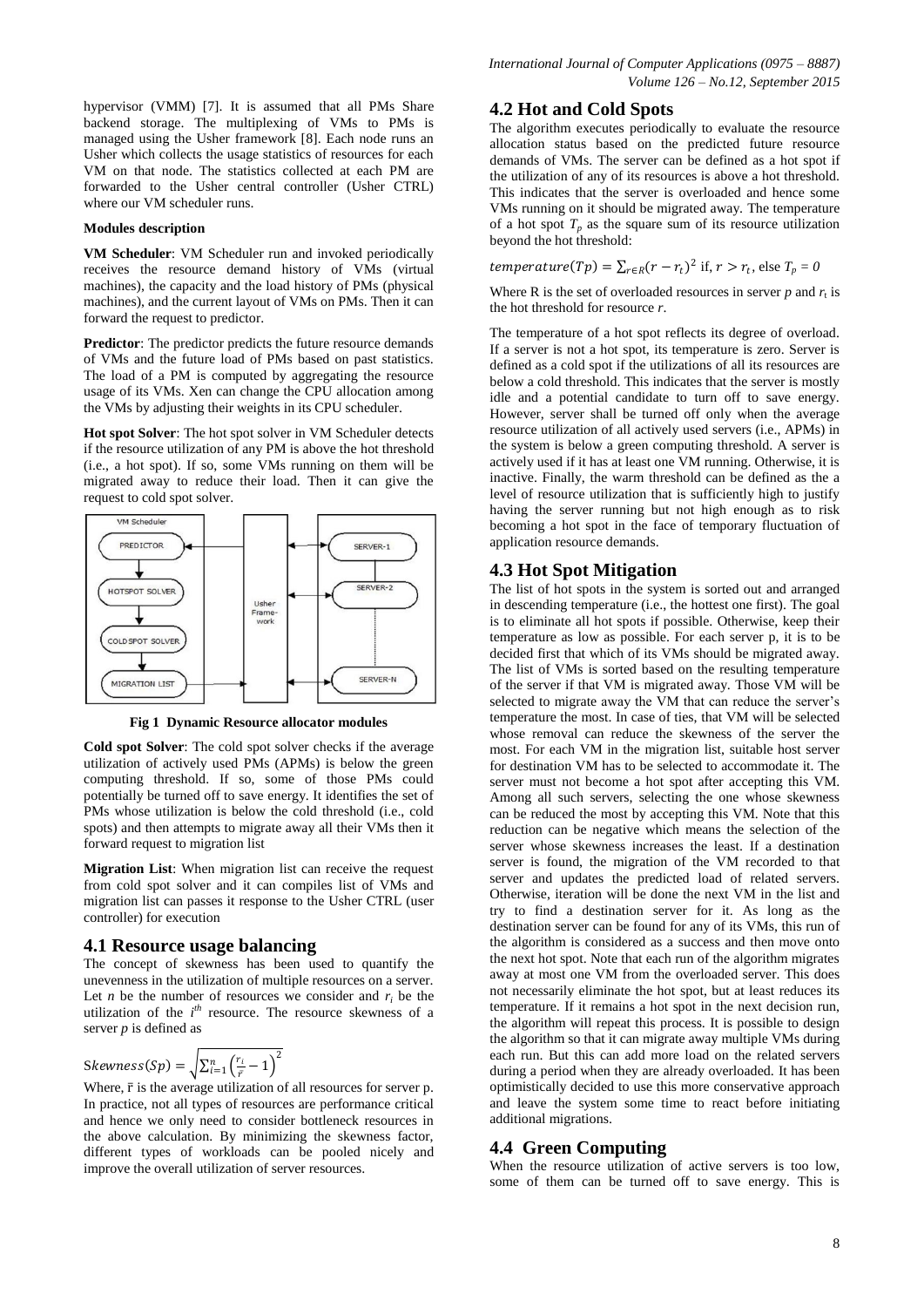handled in the green computing algorithm. The challenge here is to reduce the number of active servers during low load without sacrificing performance either now or in the future. It is needed to avoid oscillation in the system.

The green computing algorithm is invoked when the average utilizations of all resources on active servers are below the green computing threshold. The list of cold spots is sorted in the system based on the ascending order of their memory size. Since it is needed to migrate away all its VMs before we can shut down an underutilized server, the memory size of a cold spot is defined as the aggregate memory size of all VMs running on it. Recall that our model assumes all VMs connect to shared back-end storage. Hence, the cost of a VM live migration is determined mostly by its memory footprint. It is tried to eliminate the cold spot with the lowest cost first.

For a cold spot *p*, check if all its VMs can be migrated somewhere else. For each VM on *p*, try to find a destination server to accommodate it. The resource utilizations of the server after accepting the VM must be below the warm threshold. While energy can be saved by consolidating underutilized servers, overdoing it may create hot spots in the future. The warm threshold is designed to prevent that. If multiple servers satisfy the above criterion, preference is given to one that is not a current cold spot. This is because increasing load on a cold spot reduces the likelihood that it can be eliminated. However, cold spot can be accepted a as the destination server if necessary. All things being equal, the destination server will be selected whose skewness can be reduced the most by accepting this VM. If the destination servers for all VMs on a cold spot can be found, the sequences of migrations are recorded and update the predicted load of related servers. Otherwise, any of its VMs will not be migrated. The list of cold spots is also updated because some of them may no longer be cold due to the proposed VM migrations in the above process.

The above consolidation adds extra load onto the related servers. This is not as serious a problem as in the hot spot mitigation case because green computing is initiated only when the load in the system is low. Nevertheless, extra load due to server consolidation is desired to be bounded. The number of cold spots are restricted that can be eliminated in each run of the algorithm to be no more than a certain percentage of active servers in the system. This is called the consolidation limit. Note that we eliminate cold spots in the system only when the average load of all active servers (APMs) is below the green computing threshold. Otherwise, those cold spots are left as it is there as potential destination machines for future offloading. This is consistent with philosophy that green computing should be conducted conservatively.

### **4.5 Consolidated Movements**

The movements generated in each step above are not executed until all steps have finished. The list of movements is then consolidated so that each VM is moved at most once to its final destination. For example, hot spot mitigation may dictate a VM to move from PM A to PM B, while green computing dictates it to move from PM B to PM C. In the actual execution, the VM is moved from A to C directly.

# **4.6 Live Migration for Overloaded Machines**

Now let us consider the live migration scenario for overloaded machines [17, 18]. The general steps for it are as follows

*International Journal of Computer Applications (0975 – 8887)*

b. *Check If The Resource Usage Is Beyond The Hot Threshold*

Then a checking should be maintained which will let know the provision system that the upper threshold limit i.e hot threshold of the host is crossed and the host is over utilized.

*c. Select The VM*

Then VM which is causing overload should be discovered and selected for migration.

*d. Select The Destination*

Select suitable host for this selected VM which maintain minimum skewness with resources needs for migrating VM.

*e. Move : VM To Destination Host*

VM is moved to destination host for its placement on the new host.

# **4.7 Live Migration of Underutilized Machines**

Now, consider the live migration scenario for overloaded machines. The general steps for it are as follows.

*a. Monitor Resource Usage*

A monitoring policy should be made to monitor the resource usage of the each server on the cloud.

*b. Check If The Resource Usage < Cold Threshold*

Then a checking should be maintained which will let know the provision system that the lower threshold limit of the host is crossed and the host is underutilized.

c. *Select All VM*

Then select all the VMs from the underutilized host.

*d. Select The Destination*

Once all VMs are selected, there is a need to find out which is the capable host of this VM with resources needed by migrating VM.

*e. Move All VM To Destination Host*

After the host is selected for the VM, VM is moved to destination host for its placement on the new host.

*f. Switch Of The Source Host*

After all the VMs are migrated from the source host, the host should be switched off in order to save energy.

### **5. SIMULATION**

The performance evaluation is based on the trace driven simulation. This ensures the fidelity of our simulation results. Traces are per-minute server resource utilization, such as CPU rate, memory usage, and network traffic statistics [6].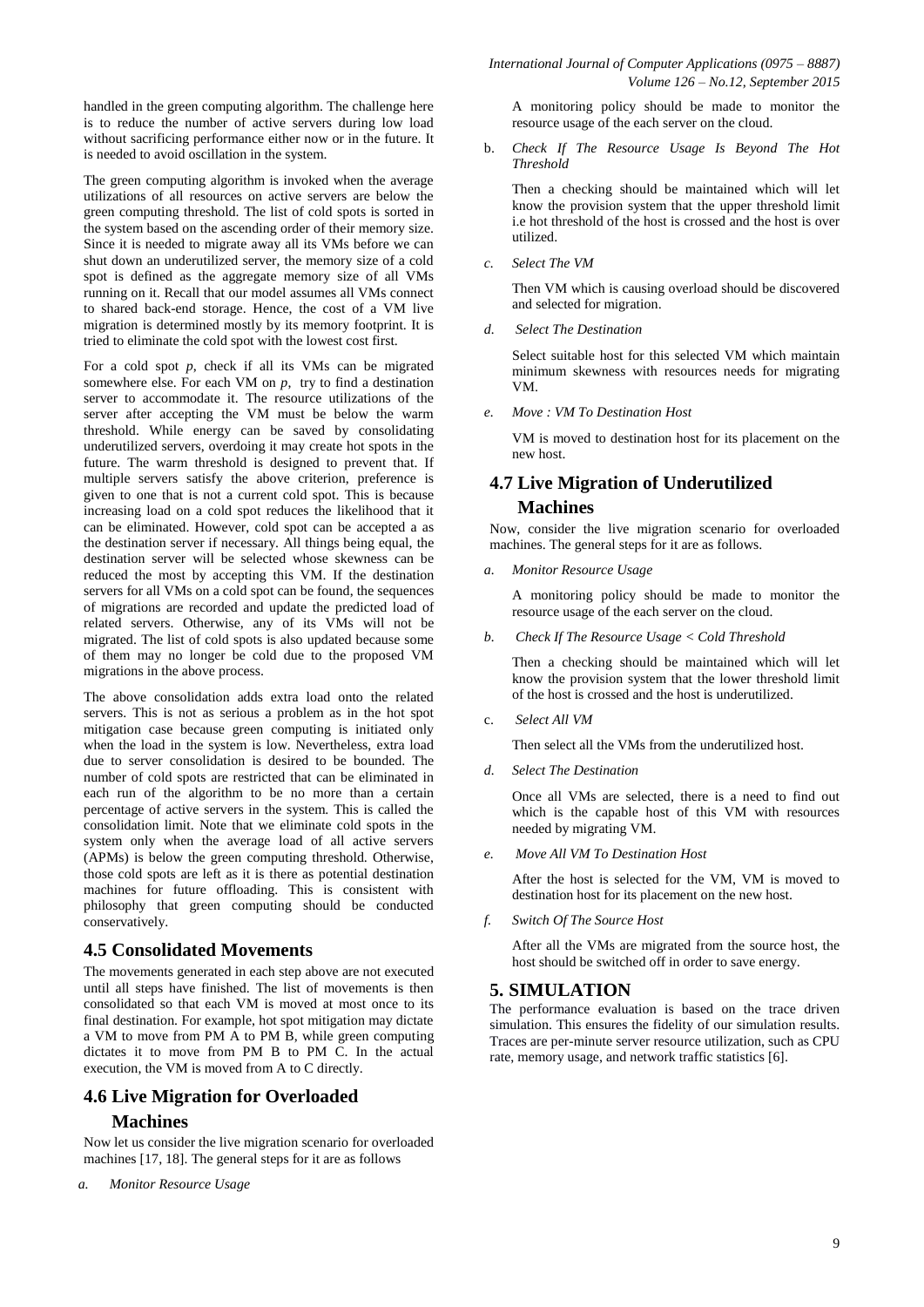

**Fig 2 CPU Utilization, Memory & Network Utilization** [6]

Simulation was run using the NetBeans, Number of PM and VM was fed to configuration window invoked with threshold parameter setting for CPU resource threshold, Memory resource threshold, Cold Threshold and Warm threshold. Hot Spot threshold is chosen as 80 % of either resource utilization.

### **5.1 Parameters in our Simulation**

A server is defined as a cold spot if the utilizations of all its resources are below a cold threshold. This indicates that the server is mostly idle and a potential candidate to turn off to save energy. However, we do so only when the

resource utilization of all actively used servers (i.e., APMs) in the system is below a green computing threshold. A server is actively used if it has at least one VM running. Otherwise, it is inactive. Finally, we define the warm threshold to be a level of resource utilization that is sufficiently high to justify having the server running but not as high as to risk becoming a hot spot in the face of temporary fluctuation of application resource demands.

Different types of resources can have different thresholds. For example, we can define the hot thresholds for CPU and memory resources to be 80 and 70 percent, respectively. Thus a server is a hot spot if either its CPU usage is above 80 percent or its memory usage is above 70 percent.

|  |  |  | <b>Table 1: Simulation parameter</b> |  |
|--|--|--|--------------------------------------|--|
|--|--|--|--------------------------------------|--|

| <b>Symbol</b> | meaning                   | value |  |
|---------------|---------------------------|-------|--|
|               | Hot threshold             | 0.8   |  |
| w             | Warm threshold            | 0.7   |  |
|               | Green computing threshold | 0.4   |  |
|               | cold threshold            | 0.25  |  |

|                                                                                   | y. However, we do so only when the average |                 |    |               |  |  |  |  |
|-----------------------------------------------------------------------------------|--------------------------------------------|-----------------|----|---------------|--|--|--|--|
| Dynamic Resource Allocation for Overload Avoidance and Green Cloud Computing<br>Ł |                                            |                 |    | □<br>$\times$ |  |  |  |  |
| Results<br>Log Configuration                                                      | Performance                                |                 |    |               |  |  |  |  |
|                                                                                   |                                            |                 |    |               |  |  |  |  |
| No of PM                                                                          |                                            |                 |    |               |  |  |  |  |
|                                                                                   |                                            |                 |    |               |  |  |  |  |
| No of VM                                                                          |                                            |                 |    |               |  |  |  |  |
|                                                                                   |                                            |                 |    |               |  |  |  |  |
|                                                                                   |                                            |                 |    |               |  |  |  |  |
| Cold Threshold                                                                    | 25                                         |                 |    |               |  |  |  |  |
|                                                                                   |                                            |                 |    |               |  |  |  |  |
| CPU Resource Threshold                                                            | 70                                         | Warm Threshold  | 70 |               |  |  |  |  |
|                                                                                   |                                            |                 |    |               |  |  |  |  |
| Memory Resource Threshold                                                         | 70                                         | Green Threshold | 40 |               |  |  |  |  |
|                                                                                   |                                            |                 |    |               |  |  |  |  |
| START SIMULATION                                                                  |                                            |                 |    |               |  |  |  |  |
|                                                                                   |                                            |                 |    |               |  |  |  |  |
|                                                                                   |                                            |                 |    |               |  |  |  |  |

**Fig. 3 Start simulation of Dynamic resource allocation window**

### **6. SIMULATION RESULTS**

Simulation was initialized with 30 PM and 90 VM and all threshold setting as parameter value in above table 1 for simulation parameter. Hot spot observed during initial stage of simulation shown as Red colour rectangles. Some VMs from PMs having hotspot are migrated utilizing dynamic resource allocation algorithm and VM placement to suitable host was done. Further cloud simulator shows yellow rectangles as the number of active physical machines

### **6.1 Screen Shots**

(APM), Green PMs as physical machine which can further be turned off to safe energy and achieve green computing. Black rectangles show the currently Inactive PM which is turned off as a result of cold spot migration.

Further, several simulation was carried out with varying the number of PM and VM in order to obtain the performance curve for active PMs, Migrations, hot spot and energy consumption in existing system and proposed system for resource allocation in cloud environment.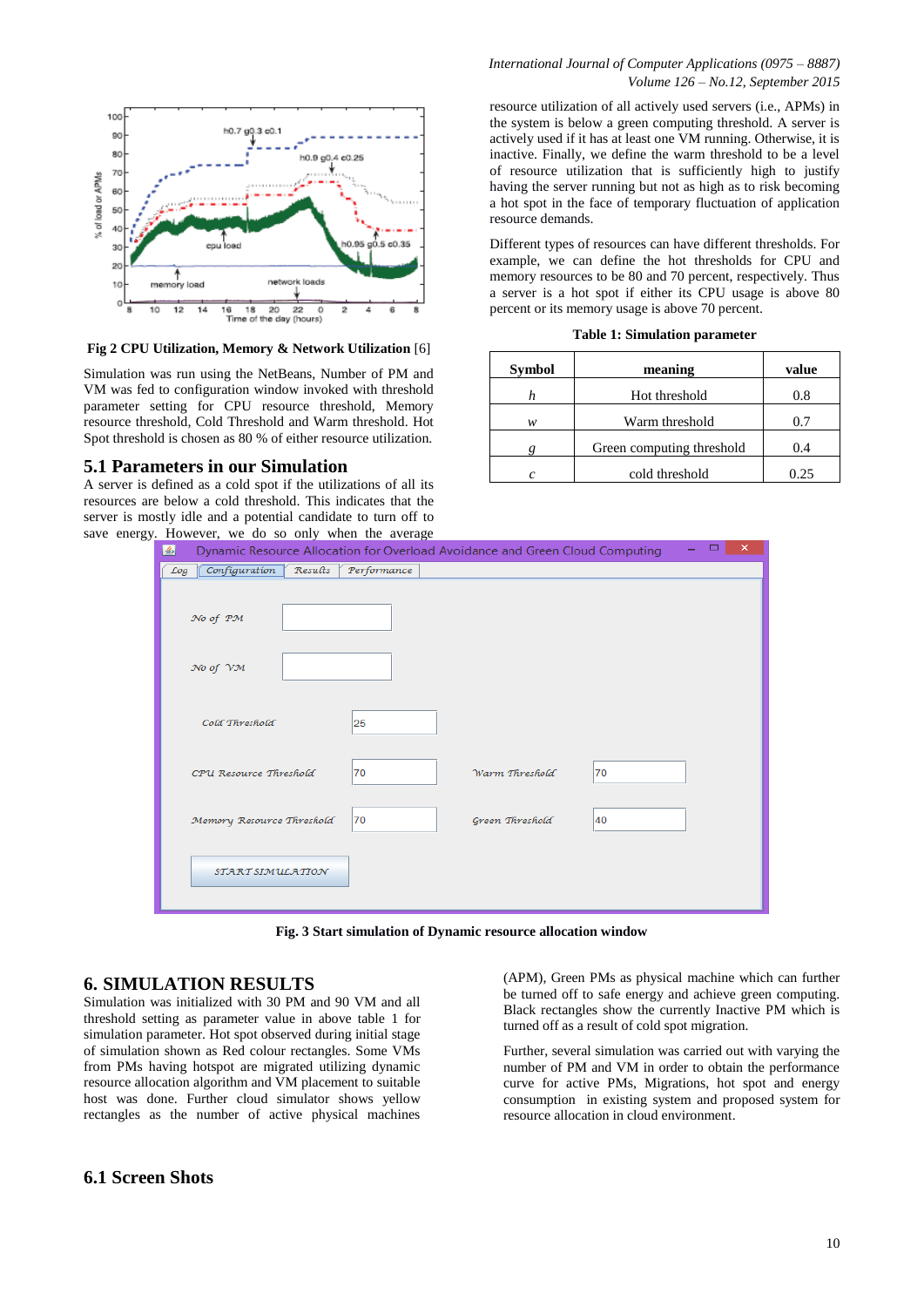*International Journal of Computer Applications (0975 – 8887) Volume 126 – No.12, September 2015*



**Fig 4: Simulation with 50 PM, 120 VM** 



**Fig 5: Load on data centre with VM 300, PM120**

**No of hotspots** 



**Fig 6: Observed hotspots**

### **No of migrations**



### **Fig 7: Number of Migrations**

### **6.4 Result Interpretation**

Varying the number of physical machines and Virtual machines at data centre performance significant reduction in data centre physical machines been observed.



**Fig 9: Loaded PM in existing and proposed system**

Graph above show the Number of Virtual Machines running on physical machines in cloud data centre for existing and proposed system. Proposed resource allocation strategy has been seen as around 50-60% less servers is utilized for corresponding number of virtual machine as compared to the existing system. The number consolidated migration of VM machines is also shown in above graph as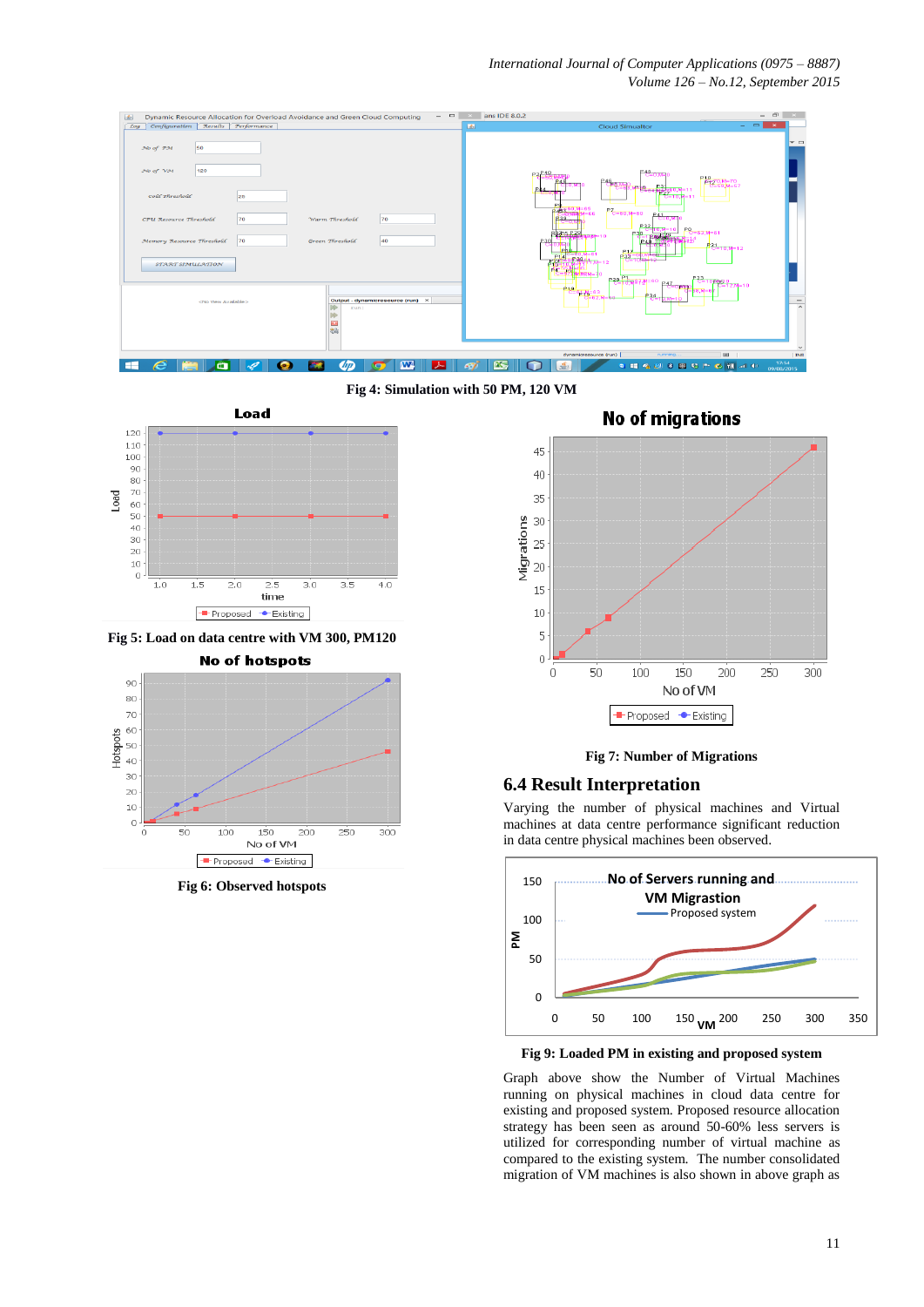a result of dynamic resource allocation algorithm. Thus the number of server in service has been optimized accordingly with the VM requirements.

It has been observed that while utilizing our algorithm for dynamic resource allocation and live migration the power consumptions by servers has reduced significantly. Around 55% of energy saving can be achieved by minimizing the server in use. Moreover lesser number of server running will have lesser heat generation consequently the cooling system requirement of data centre will be reduce significantly which further adds to saving in energy consumption of data centre to achieve green cloud computing.



**Fig 8: Power consumption by servers**

# **7. CONCLUSION AND FUTURE WORK 7.1 Conclusion**

Design, implementation, and evaluation of a resource management system for cloud computing services is presented. The system multiplexes virtual to physical resources adaptively based on the changing demand. The skewness metric is used to combine VMs with different resource characteristics appropriately so that the capacities of servers are well utilized. Proposed algorithm achieves both overload avoidance and green computing for systems with multi-resource constraints. By switching of idle machines power can be saved at cloud data centers. Live migration helps in saving power by migration of the virtual machines causing overload and underutilization of the host. Simulation shows around 55 % of Energy saving utilizing our resource allocation approach.

### **7.2 Future Work**

There are a number of open research challenges that need to be addressed in order to further advance the area. Hot threshold and cold threshold is static value chosen which closely resembling the loading pattern of CPU, Threshold value affect the VM placement on sever, so dynamic threshold calculation can be implemented in future work for effective resource utilization of servers. Further dimension of green cloud computing can be studied and implemented during design stages for efficient green cloud computing hardware aspect and efficient cooling system for data centres.

### **8. REFERENCES**

[1]. Rimal, B.P., Choi, E., Lumb, I., 2009, A Taxonomy and Survey of Cloud Computing Systems, Proceeding of the Fifth International Joint Conference on INC,

IMS and IDC, pp. 44 – 51.

- [2]. <http://aws.amazon.com/ec2/> ; <http://www.enki.co/> ; <http://www.gogrid.com/> available at:Amazone ec2.
- [3]. <http://www.engineyard.com/products/cloud> [http://www.google.com/apps/intl/en/business/cloud.ht](http://www.google.com/apps/intl/en/business/cloud.html) [ml,](http://www.google.com/apps/intl/en/business/cloud.html) available at:Engine yard.
- [4]. <http://www.netsuite.com/portal/home.shtml>[;http://www](http://www.salesforce.com/) [.salesforce.com;](http://www.salesforce.com/) [https://developers.google.com/,](https://developers.google.com/appengine/) available at:Netsuite.
- [5]. Saima Israil, Dr. Rajeev Pandey, Prof. Uday Chaurasia "Survey on Dynamic resource allocation techniques for Overload avoidance and green cloud computing", SSRG International Journal of Computer Science and Engineering (SSRG-IJCSE) –Volume 2 Issue 3 March 2015.
- [6]. Zhen Xiao, Senior member, IEEE, weijia song and Qi chen "Dynamic Resource allocation using Virtual Machines For Cloud Computing Environment," IEEE Transaction on parallel and distributed systems, vol.24, No.6 june 2013.
- [7]. P. Barham, B. Dragovic, K. Fraser, S. Hand, T. Harris, A. Ho, R. Neugebauer, I. Pratt, and A. Warfield, Xen and the Art of Virtualization," Proc. ACM Sy mp. Operating Systems Princip les Oct. 2003.
- [8]. Ying Song, Yuzhong Sun, Member, IEEE, and Weisong Shi, Senior Member, IEEE "A Two-TieredOn-Demand Resource Allocation Mechanism for VMBased Data Centers", IEEE t ransactions on services computing, vol. 6, no. 1, january-march 2013.
- [9]. Christopher Clark, Keir Fraser, Steven Hand, Jacob Gorm Hansen, Eric Jul, Christian Limpach, Ian Pratt, Andrew Warfield "Live Migration of Virtual Machines",University of Cambridge Computer Laboratory 15 JJ Thomson Avenue, Cambridge, UK.
- [10]. Marvin McNett, Diwaker Gupta, Amin Vahdat, and Geoffrey M. Voelker "Usher: An Extensible Framework For Managing Clusters Of Virtual Machines", Proceedings of Large Installation System Administration Conference 2007 pp. 167-181.
- [11]. PradeepPadala, Kai-Yuan Hou Kang G. Shin, Xiaoyun Zhu, Mustafa Uysal, Zhikui Wang, SharadSinghal, Arif Me rchant "Automated Control of Multiple Virtualized Resources", The University of Michigan, Hewlett Packard Laboratories.
- [12]. Gong Chen, Wenbo He, Jie Liu, SumanNath, Leonidas Rigas, Lin Xiao, Feng Zhao "Energy-Aware Server Provisioning and Load Dispatching for Connection-Intensive Internet Services",Dept. of Computer Science, University of Illinois, Urbana-Champaign, IL 61801.
- [13]. T.R. Gopalkrishnan Nair, Vaidehi M, "Efficient Resource Arbitation And Allocation Stratargies In Cloud Computing Through Virtualization" in Proceedings of IEEE CCIS2011, 978-1-61284-204- 2/11.
- [14]. Justin Y. Shi, Moussa Taifi and Abdallah Khreishah, "Resource Planning for Parallel Processing in the Cloud" in IEEE International Conference on High Performance Computing and Communications, 978-0-